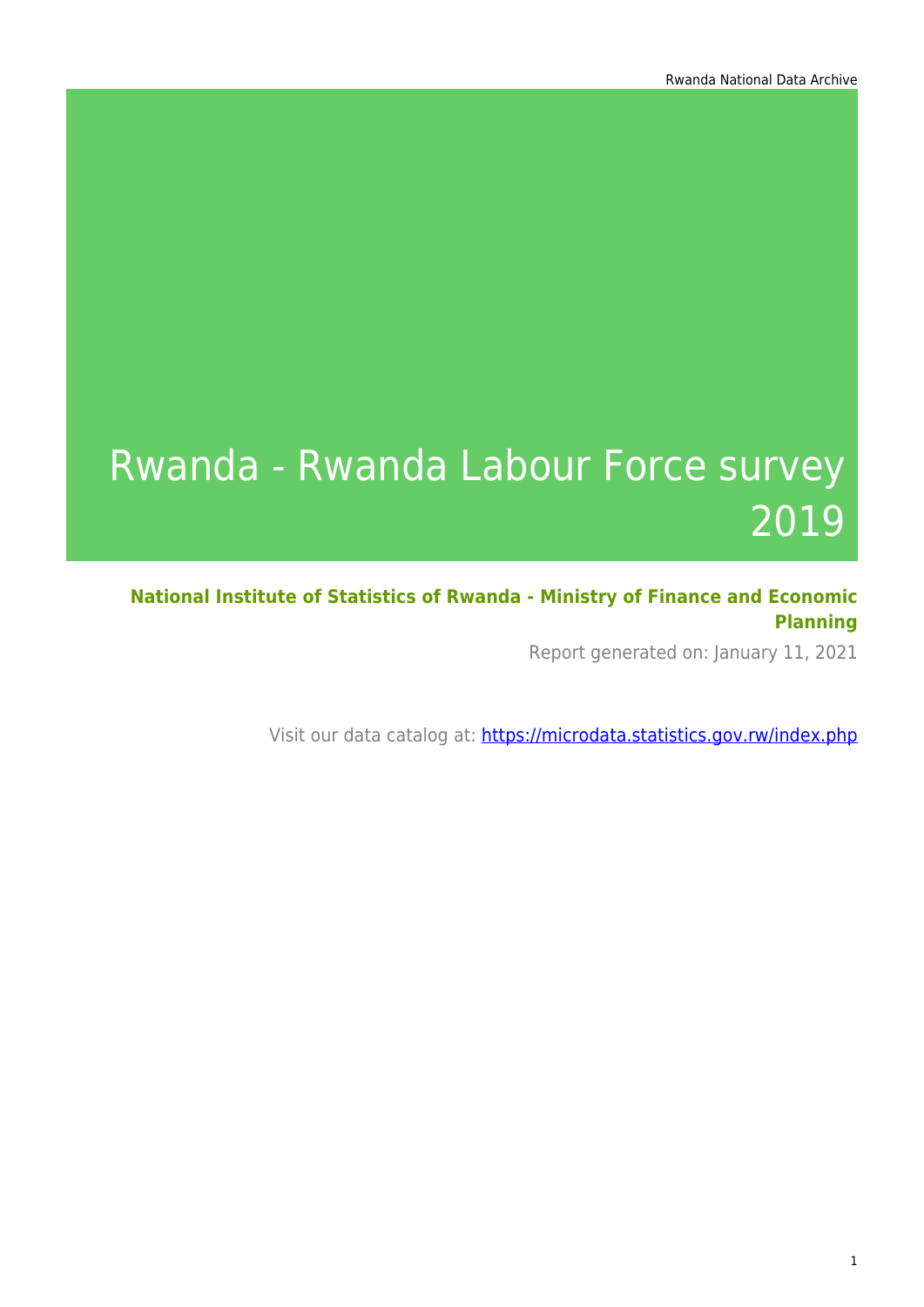## **Overview**

## **Identification**

ID NUMBER RWA-NISR-RLFS-2019-v0.1

## **Version**

VERSION DESCRIPTION Edited, anonymous dataset for public use

PRODUCTION DATE 2020-03-26

NOTES This is the first version of the data description

### **Overview**

#### **ABSTRACT**

The National Institute of Statistics of Rwanda (NISR) introduced the Labour Force Survey (LFS) program to avail statistics on employment and labour market in Rwanda on a continuous basis, providing bi-annual estimates of the main labour force aggregates. The main objective of the survey is to collect data on the size and characteristics of the labour force, employment, unemployment and other labour market characteristics of the population. The survey was also designed to measure different forms of work, in particular, own-use production work and other components of labour underutilization including time-related underemployment and potential labour force in line with the new international standards, adopted by the 19th International Conference of Labour Statisticians (ICLS) in 2013.

KIND OF DATA Sample survey data [ssd]

UNITS OF ANALYSIS Household and individual

#### **Scope**

#### NOTES

Labour statistics are used to describe and analyse the size and structure of labour markets and how these change over time and space, including differences between groups. They relate to persons and their economic activity, describing their characteristics and behaviours in and around the world of work.The Labour force survey 2019 covered the demographic characteristics of individuals in the sampled households namely sex,age, education, employment, unemployment and other labour market characteristics. It has also measured different forms of work, in particular, own-use production work and other components of labour underutilization. In addition, the survey measured housing characteristics.

#### **KEYWORDS**

Labour Force, Employment, Unemployment, Labour underutilization

### **Coverage**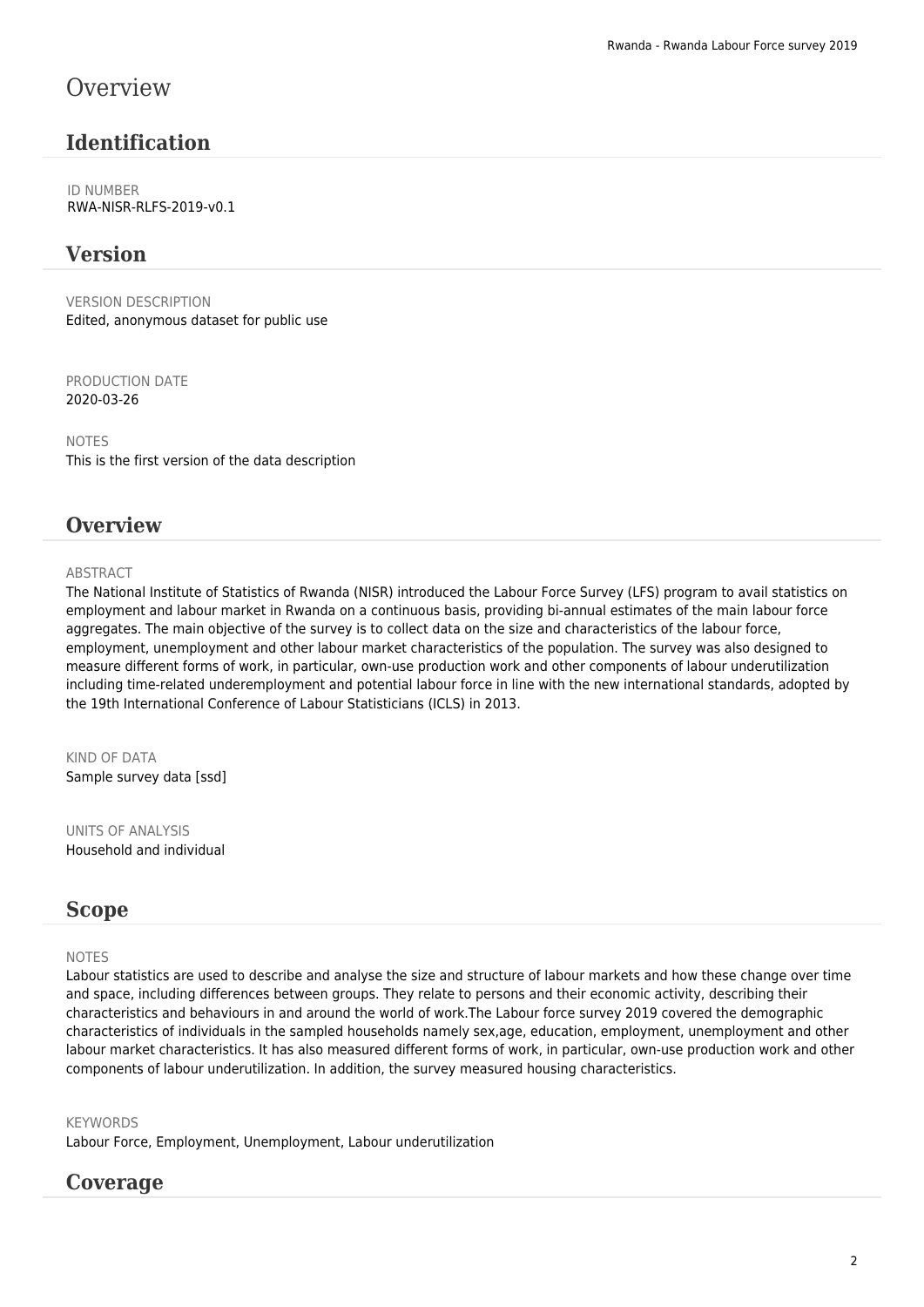#### GEOGRAPHIC COVERAGE

Labour force survey data are at the National level coverage but Employment and Labour force participation rate are represented at District level as well as by residential area.

#### UNIVERSE

The target population eligible for Labor force survey is 16 years old and above resident of selected households. However, the survey also collected data on certain particular labour-market related issues such as income from employment, migrant workers and workers with disabilities. The survey consider all persons living in private households. It excludes the institutional population permanently residing in houses such as hostels; health resorts; correctional establishments etc., as well as persons living in seasonal dwellings not covered in the survey. It also excludes workers living at their work-sites.

## **Producers and Sponsors**

#### PRIMARY INVESTIGATOR(S)

| <b>Name</b>                                | <b>Affiliation</b>                        |
|--------------------------------------------|-------------------------------------------|
| National Institute of Statistics of Rwanda | Ministry of Finance and Economic Planning |

FUNDING

| <b>Name</b>          | <b>Abbreviation</b> | Role    |
|----------------------|---------------------|---------|
| Government of Rwanda | GoR                 | Funding |

## **Metadata Production**

METADATA PRODUCED BY

| <b>Name</b>                                   | <b>Abbreviation Affiliation</b> |                                                     | Role                       |
|-----------------------------------------------|---------------------------------|-----------------------------------------------------|----------------------------|
| National Institute of Statistics of<br>Rwanda | <b>NISR</b>                     | Ministry of Finance and Economic<br><b>Planning</b> | Documentation of the Study |

DATE OF METADATA PRODUCTION 2020-03-26

DDI DOCUMENT VERSION Version 0.1 Edited anonymized dataset for public use

DDI DOCUMENT ID RWA-NISR-RLFS-2019-v0.1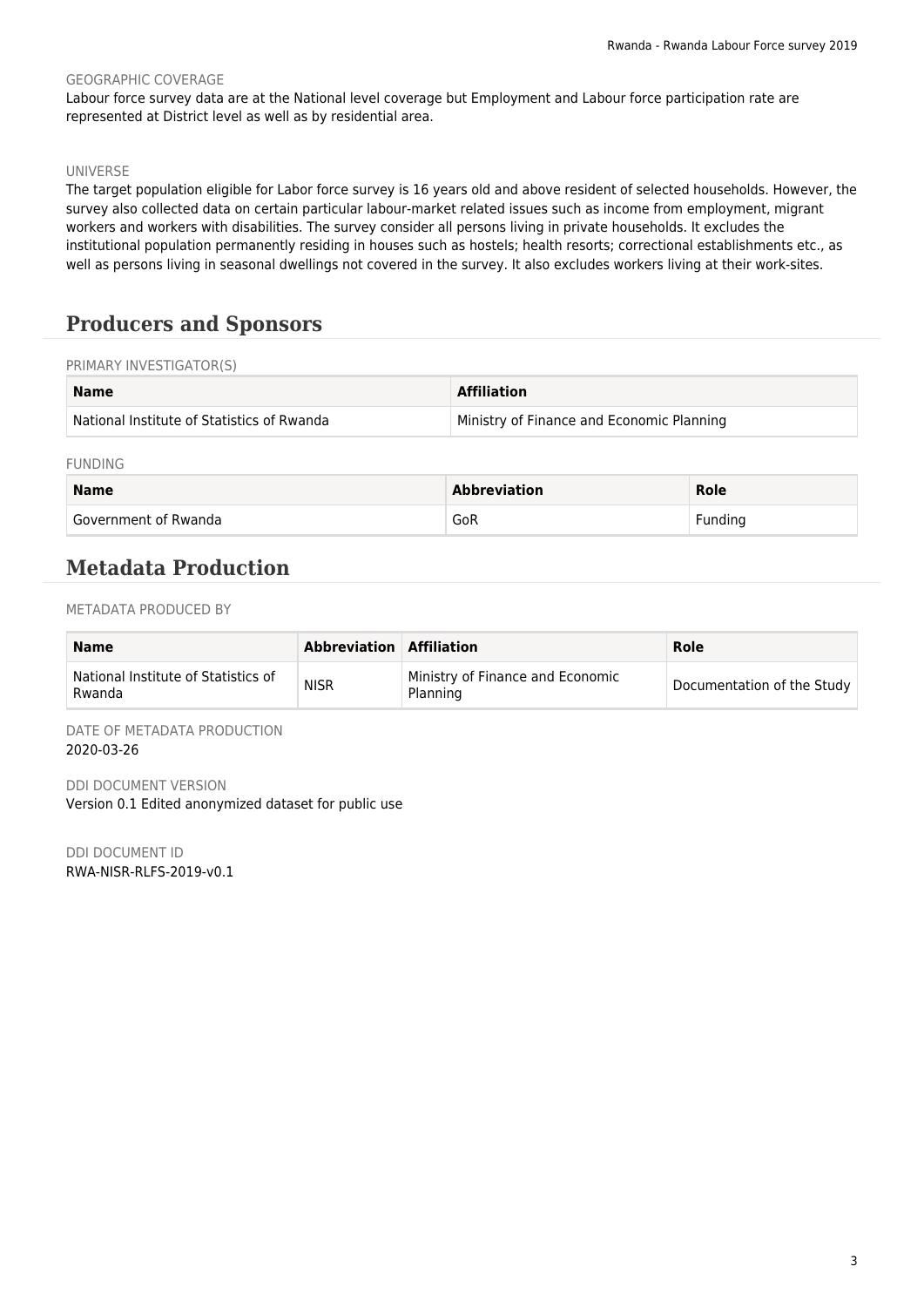## Sampling

## **Sampling Procedure**

Sample size determination in most household-based surveys with multi-stage stratified design is based on the principle of first calculating the required sample size for a single «domain» assuming a simple random sample design and no non-response. A domain is a well-defined population group for which estimates with pre-determined accuracy are sought. The results are then extended to allow for non-response and deviation from simple random sampling. The sample design of the LFS is a two-stage stratified design according to which at the first stage of sampling, a stratified sample of enumeration areas from the latest population census is drawn with probabilities proportional to size measured in terms of the census number of households or census number of household members, and at the second stage of sampling, a fixed number of sample of households is selected with equal probability within each sample enumeration areas. Finally, all household members in the sample households are selected for survey interviewing.

## **Response Rate**

The response rate for labor force survey 2019 is 98.6%

## **Weighting**

Three steps were involved in the calculation of the sample weights: Calculation of the design weight, Adjustment for non-response; and Calibration to known population projections. The design weight of a given sample household is the inverse of the probability of selection of a sample household. This probability is calculated as the product of two probabilities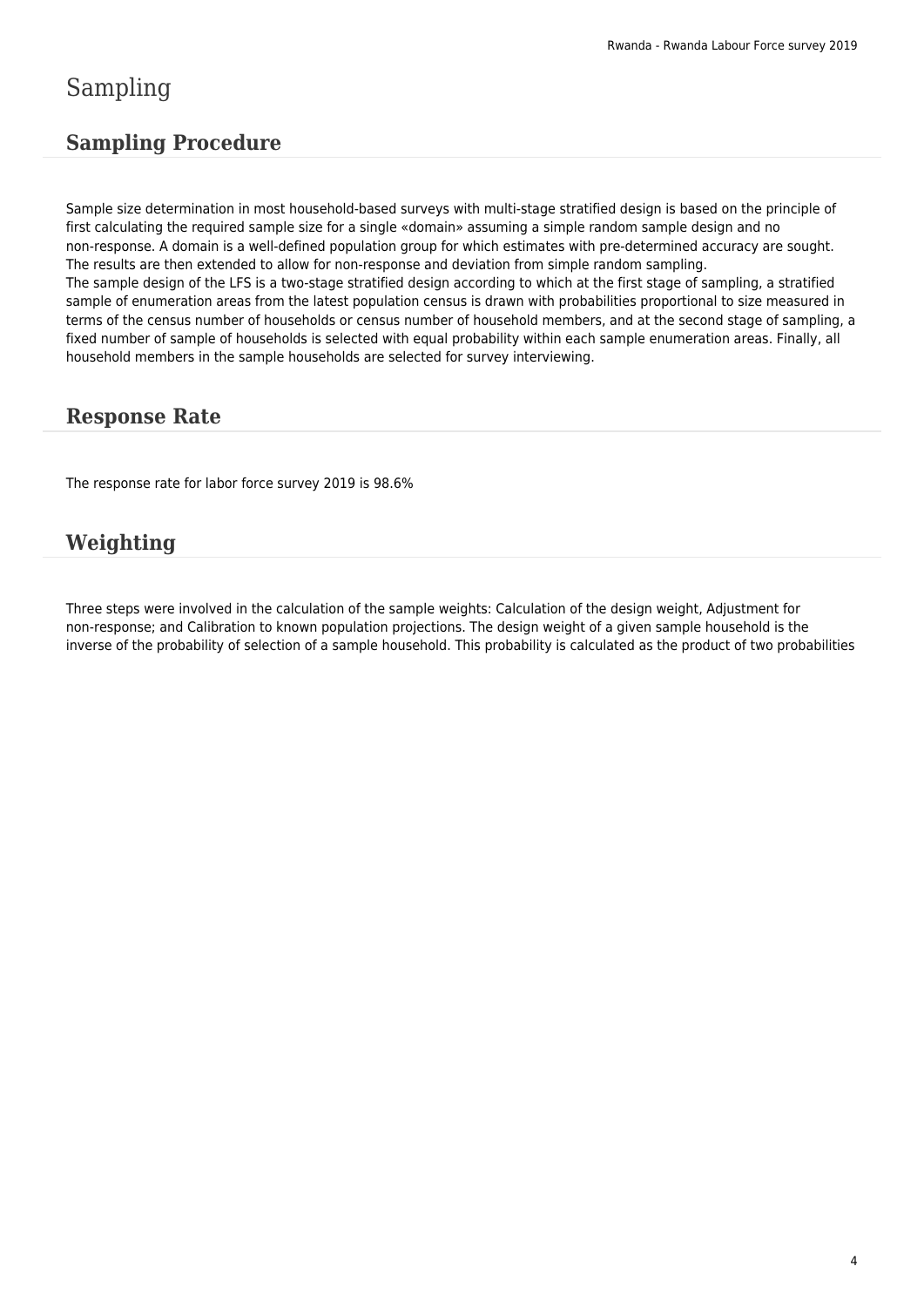## Questionnaires

## **Overview**

The questionnaire of the Rwanda Labour Force Survey 2018 in its present form contains a total of 149 questions organized into 9 sections and a cover page, dealing with following topics:

A Household roster (All Household member)

B Education (Person with 14 years and above)

C Identification of employed, time-related underemployed, unemployed and potential labour force (Person with 14 years and above)

D Characteristics of main job/activity (Person with 14 years and above)

E Characteristics of secondary job/activity (Person with 14 years and above)

F Past employment (Person with 14 years and above)

G Own-use production of goods and services (Person with 14 years and above)

H Subsistence foodstuff production (Person with 14 years and above & Household)

I Housing and household assets (Household)

Not all questions are addressed to every household member. For children below 14 years of age, a minimum number of questions are asked. For older youngsters and adults 14 years of age and above, the number of questions depends on the situation and activities of the person during the reference period. The basic reference period is the last 7 days prior to the date of the interview. For certain questions, however, other reference periods are used. In each case, the relevant reference period is indicated in the text of the question.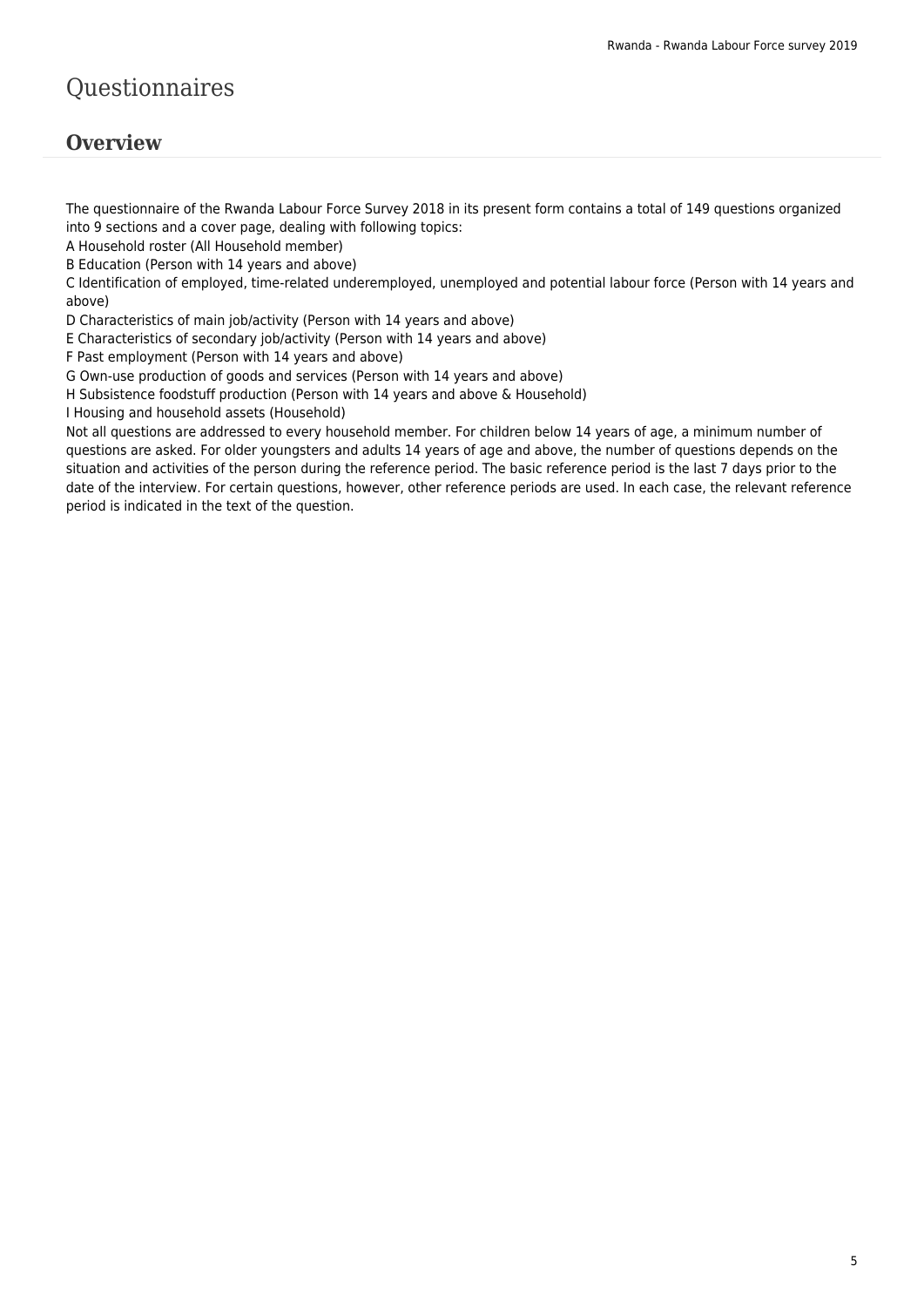## Data Collection

### **Data Collection Dates**

| <b>Start</b> | End        | Cycle          |
|--------------|------------|----------------|
| 2019-02-01   | 2019-02-28 | First Quarter  |
| 2019-05-01   | 2019-05-31 | Second Quarter |
| 2019-08-01   | 2019-08-30 | Third Quarter  |
| 2019-12-01   | 2019-12-31 | Fourth Quarter |

### **Data Collection Mode**

Computer Assisted Personal Interview [capi]

### **Data Collection Notes**

The main pre-survey activities conducted in preparation for the field operations included the establishment of the field organization, the recruitment and training of interviewers and the preparation of Tablets. The field work consisted of 2 coordinators, coordinating the work of 12 supervisors, 24 team leaders and 96 interviewers. So altogether the survey interviewing was carried out by a total of 120 interviewers. Interviews were conducted in both English and Kinyarwanda depending on the respondents

## **Questionnaires**

The questionnaire of the Rwanda Labour Force Survey 2018 in its present form contains a total of 149 questions organized into 9 sections and a cover page, dealing with following topics:

A Household roster (All Household member)

B Education (Person with 14 years and above)

C Identification of employed, time-related underemployed, unemployed and potential labour force (Person with 14 years and above)

D Characteristics of main job/activity (Person with 14 years and above)

E Characteristics of secondary job/activity (Person with 14 years and above)

F Past employment (Person with 14 years and above)

G Own-use production of goods and services (Person with 14 years and above)

H Subsistence foodstuff production (Person with 14 years and above & Household)

I Housing and household assets (Household)

Not all questions are addressed to every household member. For children below 14 years of age, a minimum number of questions are asked. For older youngsters and adults 14 years of age and above, the number of questions depends on the situation and activities of the person during the reference period. The basic reference period is the last 7 days prior to the date of the interview. For certain questions, however, other reference periods are used. In each case, the relevant reference period is indicated in the text of the question.

### **Data Collectors**

| <b>Name</b>                                | <b>Abbreviation</b> | <b>Affiliation</b>                        |
|--------------------------------------------|---------------------|-------------------------------------------|
| National Institute of Statistics of Rwanda | <b>NISR</b>         | Ministry of Finance and Economic Planning |

## **Supervision**

The field work consisted of 2 coordinators, coordinating the work of 12 supervisors, 24 team leaders and 96 interviewers. So altogether the survey interviewing was carried out by a total of 120 interviewers. To complement and verify these quality control measures, NISR and Ministry of Public Service and Labour conducted independent field visits to verify field teams'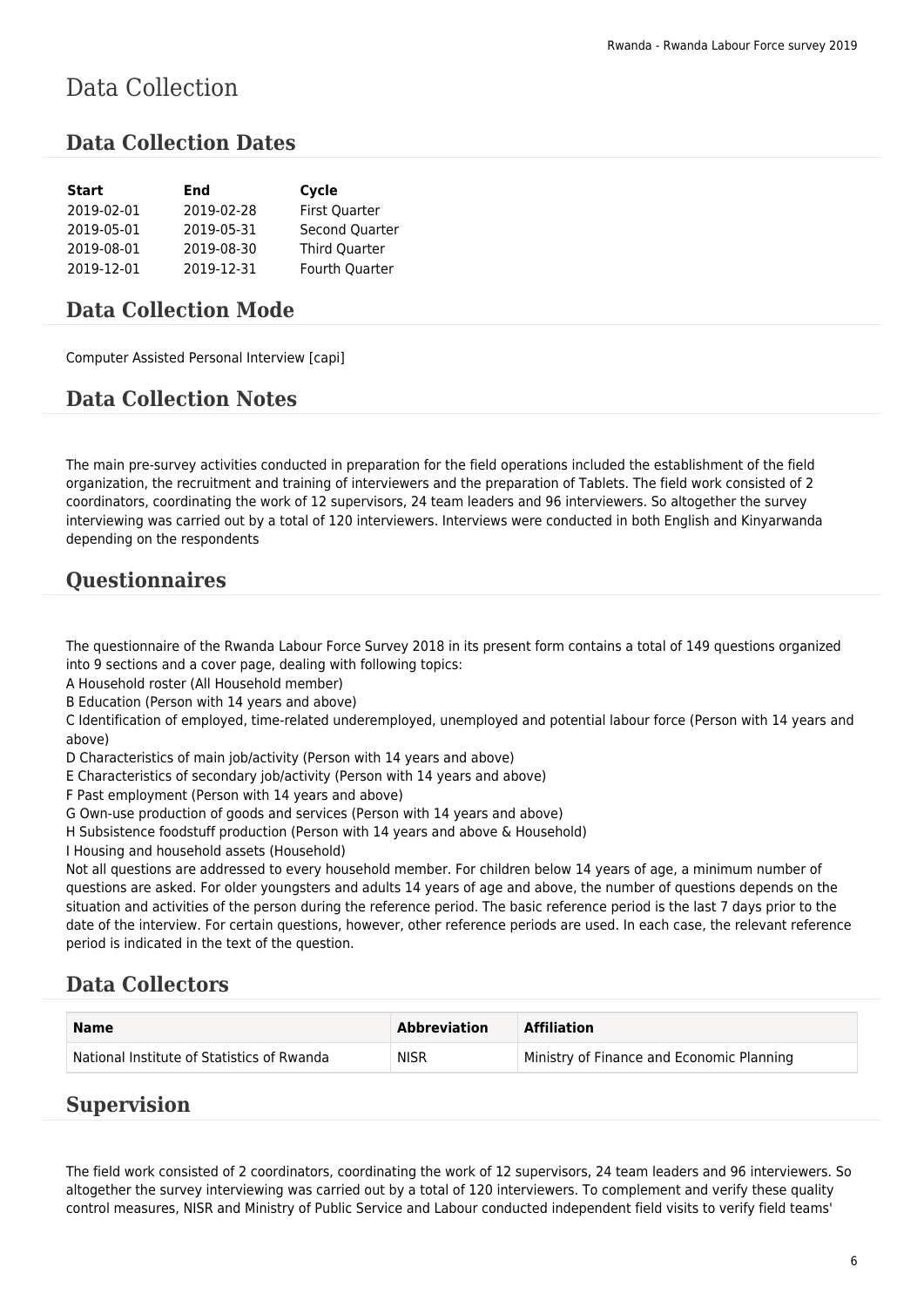implementation of the survey methodology and the interviewing process. Checks were also carried out to assess completeness and logical consistency of interview data.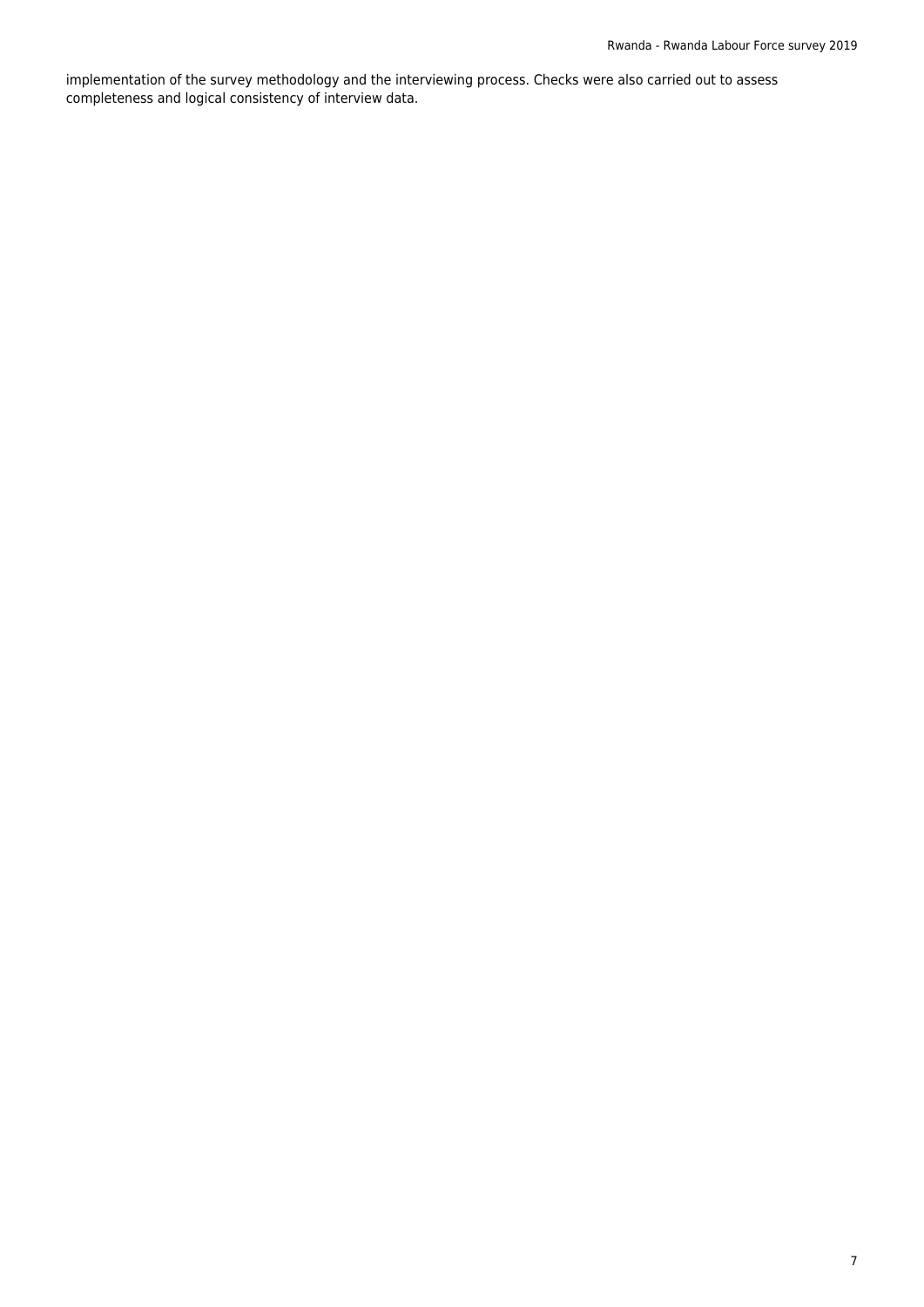## Data Processing

## **Data Editing**

Since August 2017 an electronic data collection system has replaced paper based questionnaire and data were collected using computerized assisted interview (CAPI). Data was uploaded to NISR severs from the field via wireless network channel by synchronizing every day with the NISR server. It was carried every day to have a daily back up of data. All the activity of codification were also done to the field by interviewers who were trained. Several questions with textual responses were pre-coded in tabled in cascaded way. These concerned education (major field of study in highest qualification attained, and subject of training), occupation and branch of economic activity (at main and secondary job and past employment experience). They were coded into the corresponding national standard classifications using on-screen coding with corresponding dictionaries in Kinyarwanda. Coding of geographic areas and addresses was incorporated in the data entry program as look-up. Following coding, responses of each questionnaire were edited for blanks, missing values, duplicates, out-of-range values, and inconsistencies such as no head of household or age of child greater than age of head of household using developed batches of controlling inconsistence in CsPro and Stata. Edit rules were developed for consistency checks on questions related to the measurement of the main labour force variables, including employment, unemployment, multiple jobholding, total hours usually worked at all jobs, total hours actually worked at all jobs, status in employment at main job, etc. Corrections were made mostly with reference to the original physical questionnaire

## **Other Processing**

Responses of each questionnaire were pre-coded, edited for blanks, missing values, duplicates, out-of-range values, and inconsistencies such as no head of household or age of child greater than age of head of household using developed batches of controlling inconsistence in CsPro and Stata. Editing specifications on coverage and demographic characteristics were based on the population and housing census (PHC4 2012). Other edit rules were developed for consistency checks on questions related to the measurement of the main labour force variables, including employment, unemployment, multiple jobholding, total hours usually worked at all jobs, total hours actually worked at all jobs, status in employment at main job, etc. The detected errors were directly sent back to the field for the correction by the interview.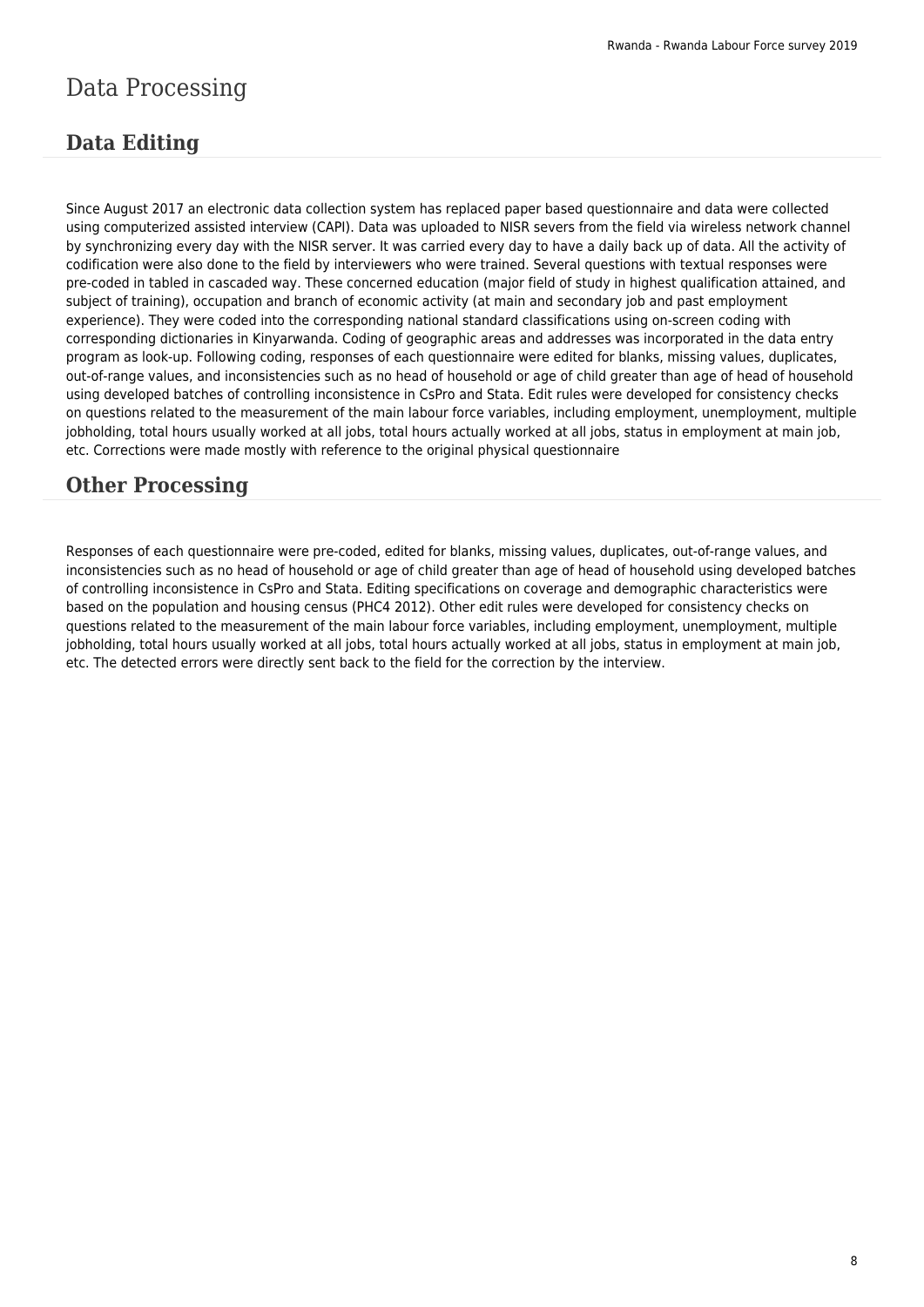## Data Appraisal

No content available